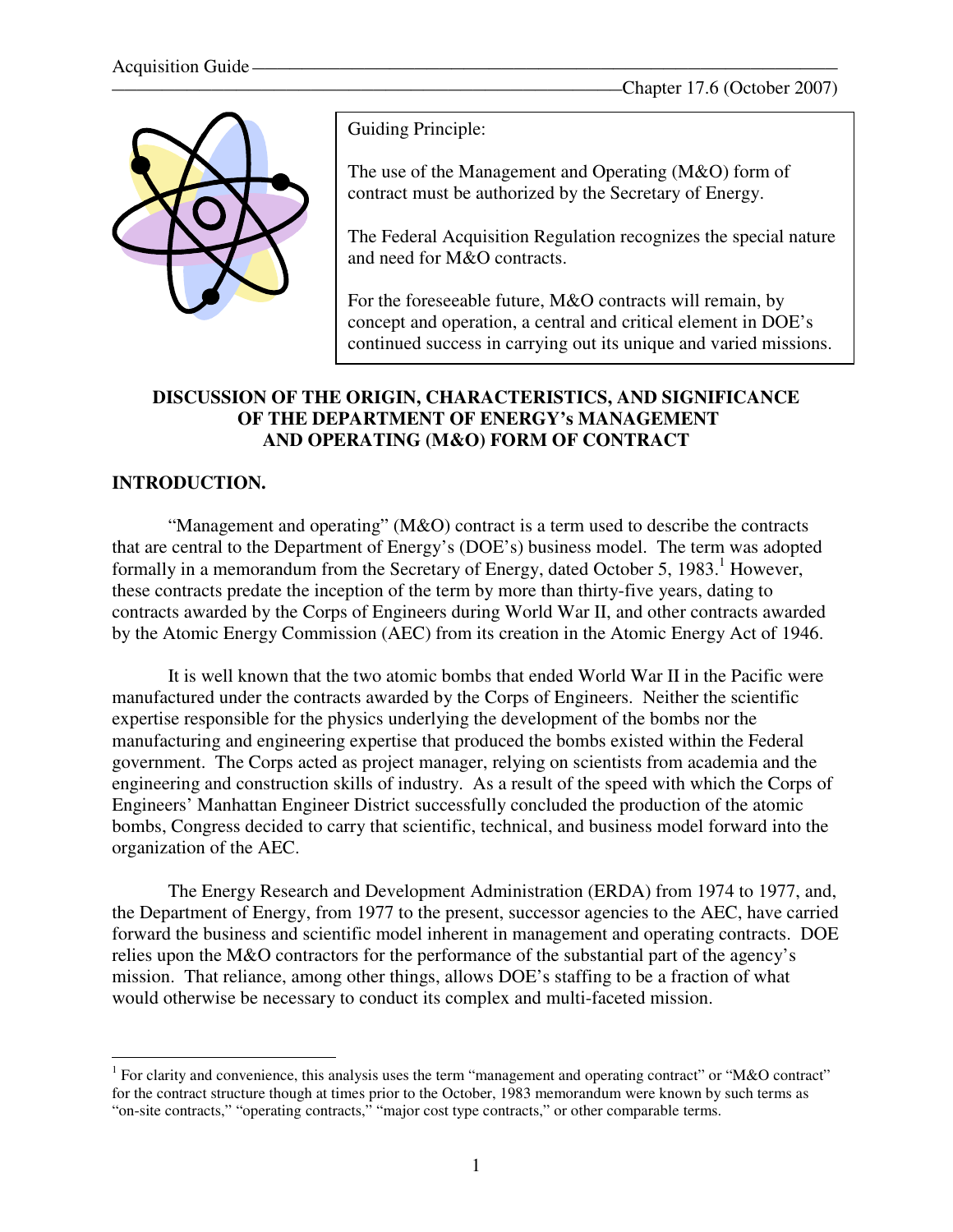-Chapter 17.6 (October 2007)

 The remainder of this discussion is devoted to the presentation of the evolution of the M&O contracting model, external recognition of the M&O contract, the characteristics of such contracts, the terms of such contracts, and decisions to use the contract.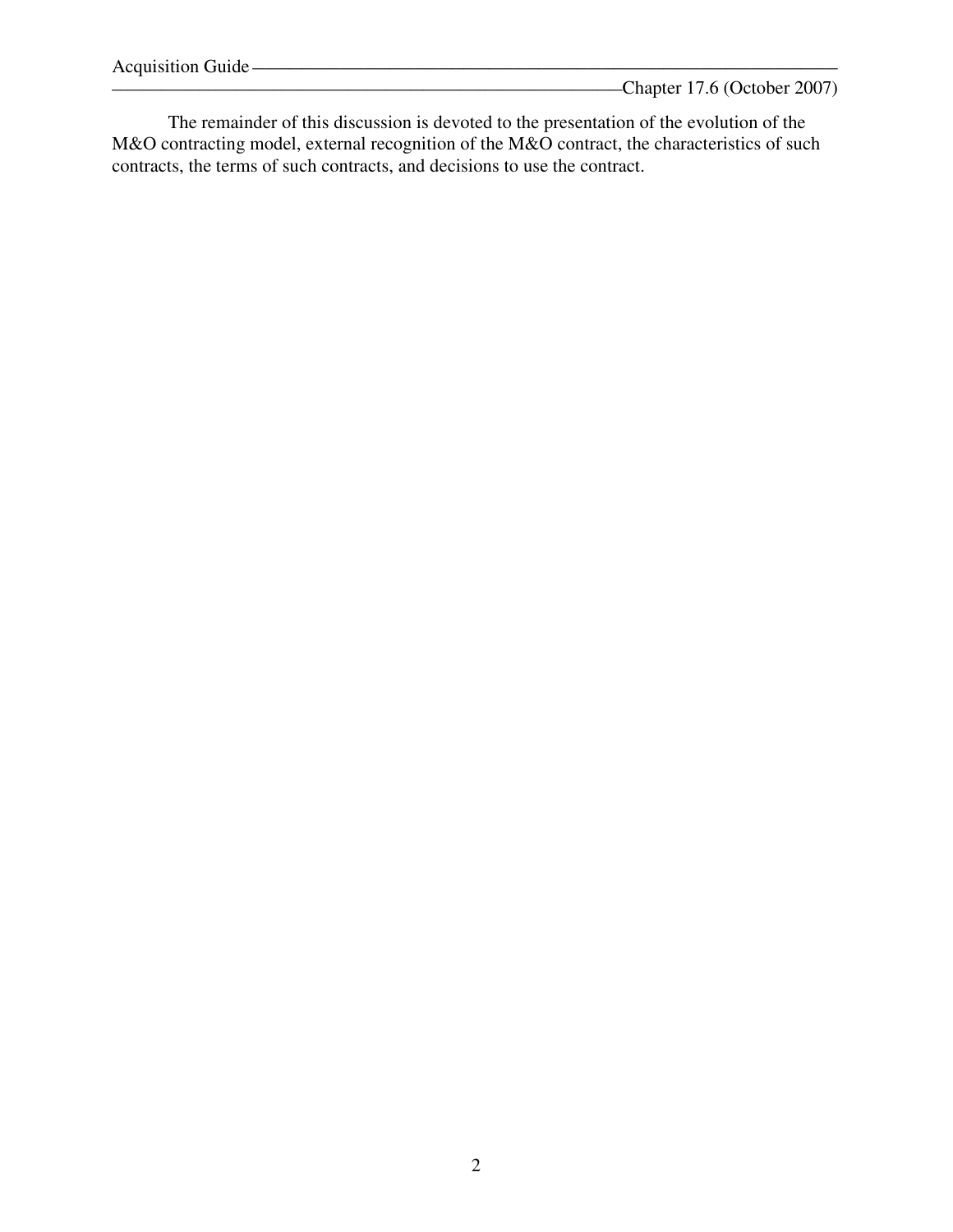# **DOE MISSION AND THE INCEPTION AND EVOLUTION OF DOE's MANAGEMENT AND OPERATING CONTRACT.**

### **1. Original Design of M&O Contracts.**

 What today are known as DOE's Management and Operating contracts began during World War II. The Manhattan Engineer District was the governmental entity responsible for the design, development, and production of the first atomic bombs, an undertaking, to that time, without precedent. This massive effort achieved its challenging objective on a schedule that was almost unimaginable. Over a two year period the theoretical science was advanced, the technology necessary to produce the necessary components was developed and applied, and some of the most complex and largest manufacturing facilities the world had known were designed, constructed, and brought into full operation in remote, and previously undeveloped, locales within the United States. The successful completion of the Manhattan Project resulted from the Government's substantial reliance upon private industry and educational and other nonprofit institutions for the critical scientific and business expertise.

 In 1946, following on the success of the Manhattan Project, Congress created the Atomic Energy Commission to design and produce nuclear weapons, to develop nuclear energy as a source of electricity, and to research the use of nuclear energy in medicine. The legislative history of the Atomic Energy Act of 1946 indicates the basic principle that underlies M&O contracts was that the AEC, a predecessor of DOE, was to employ highly capable companies and educational institutions to carry out the actual performance of the agency's mission; that is, these contractors were to perform the agency's mission as opposed to the agency's using civil servants. "Wherever possible, the committee endeavors to reconcile Government monopoly of the production of fissionable material with our traditional free-enterprise system. Thus, the bill permits management contracts for the operation of Government-owned plants so as to gain the full advantage of the skill and experience of American industry."<sup>2</sup>

 The Ninth Semiannual Report to Congress by the Atomic Energy Commission stated a more detailed intention of the Commission:

 The firms operating large Government-owned production plants, carrying on extensive development projects, and undertaking urgent construction jobs, work in close day-byday cooperation with the Commission and its staff. They have been selected for their competence, and the Government is contracting with them not only for technical ability but for managerial ability as well. The working relationship between the Commission and its operating contractors resemble in some respects those between industrial companies and their branch offices. The contractor undertakes to carry on an extensive operation; the Commission establishes the objectives and makes the decisions required to fit the operation into the national program, and exercises the controls necessary to assure security, safety, desirable personnel administration, and prudent use of the public funds.<sup>3</sup>

The report also presented four basic principles relating to the operating contractors:

<sup>&</sup>lt;sup>2</sup> S.Rept. 1211, 79<sup>th</sup> Cong. 2d Sess. 15 (1946).

<sup>&</sup>lt;sup>3</sup> U.S. Atomic Energy Commission, Ninth Semiannual Report 57 (1951).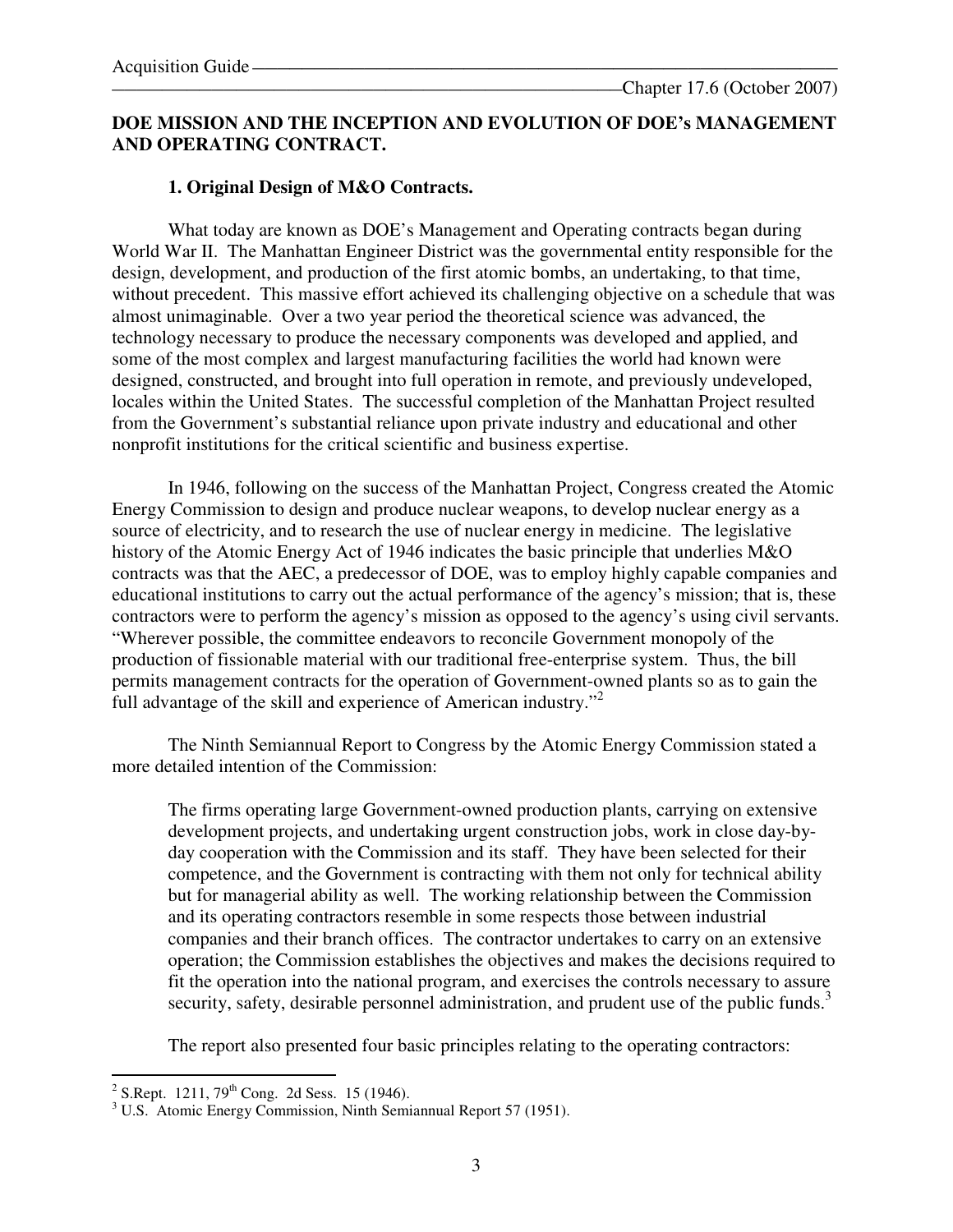(a) The contractor recognizes that the AEC is responsible under the law for the conduct of the atomic energy program.

 (b) The AEC recognizes that the contractor is an established industrial, business, or academic organization with proved (sic) capabilities, both technical and administrative.

 (c) The contractor recognizes that the proper discharge of the AEC responsibilities requires that the AEC shall have full access to information concerning the contractor's performance of the contract work and the power to exercise such control and supervision under the contract as the AEC may find necessary.

 (d) Both the AEC and the contractor recognize that the proper discharge of the contractor's responsibilities for management requires that it shall, to the fullest extent compatible with the law, exercise its initiative and ingenuity carrying out the contract work.<sup>4</sup>

 The special nature of the work performed by the AEC and its operating contractors was reflected in 1949 when Congress enacted the Federal Property and Administrative Services Act (FPASA) establishing, among other things, an outline for the Federal procurement system. That statute included a provision, referred to as "nonimpairment authority," specifying that nothing in FPASA "shall impair or affect" the authority of the Atomic Energy Commission to perform its  $missions.<sup>5</sup>$ 

 Subsequently, Congress expanded the mission and authorities of the AEC with its enactment of the Atomic Energy Act of 1954. That Act has provisions that recognize the AEC's potential reliance upon contractors for performing portions of its mission. In 1958 the Act was amended to provide a system of indemnification of AEC contractors and public utilities against liability for nuclear incidents.<sup>6</sup>

 As a result of the enactment in 1974 of the Energy Reorganization Act, the AEC no longer exists. Its nuclear regulatory functions were taken over by the Nuclear Regulatory Commission, and its nuclear research, development, and weapons production were taken over by the Energy Research and Development Administration (ERDA). The "operating contracts" continued to play the same role in ERDA that they had performed in the AEC, that is, to perform the substantial portion of the agency mission. Many pieces of non-nuclear legislation, *e.g*., the Federal Nonnuclear Energy Research and Development Act of 1974, expanded ERDA's and DOE's missions substantially, resulting in a commensurate expansion of the missions of M&O contracts.

 $\overline{a}$ 

 $4$  *Id.* at 61-62.

 $540$  U.S.C. § 474(d)(17), since recodified at 40 U.S.C. § 113(e)(12)(2000).

 $6$  Pub.L. 85-256. As a result of subsequent amendments, principally the Price Anderson Amendments Act of 1988, Pub.L.100-408 the Price-Anderson indemnity now applies to DOE contracts under which there is a risk of public liability from a nuclear incident. Congress recently extended the the Price-Anderson Act, among other changes, until December 31, 2025 with enactment of the Price-Anderson Amendments Act of 2005, §§ 601-611 of Pub.L. 109-58.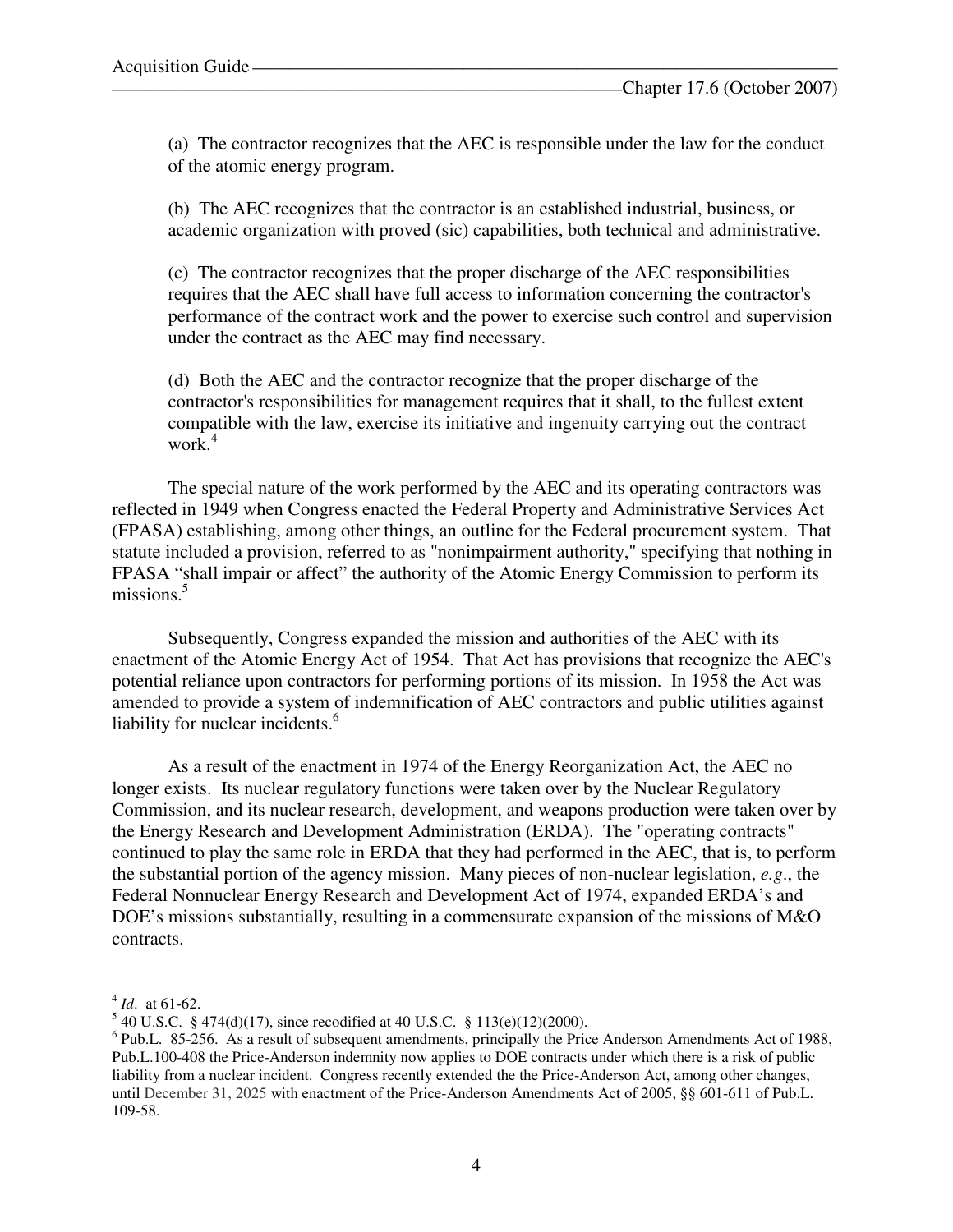M&O contracts continue to serve their necessary function within the Department of Energy, and more recently, its security component, the National Nuclear Security Administration, since its organization in  $1977$ .<sup>7</sup>

#### **2. External Recognition of the Unique Nature of DOE's M&O Contracts.**

 M&O contracts have received special regulatory treatment in the Government-wide Federal Acquisition Regulation (FAR), adopted in 1984, long after the creation of the contracts that have become known as  $M&O$  contracts.<sup>8</sup> The FAR, at Subpart 17.6, recognizes and codifies the special identity that M&O contracts have with an authorizing agency. The FAR coverage recognizes the special extend/compete process, it requires special statutory authority for an agency to establish an M&O contract, requires Secretarial designation of the M&O contracts, and authorizes agency acquisition regulations that deal with the special nature of M&O contracts. Under the authority of Subpart 17.6, the Department of Energy Acquisition Regulation (DEAR) has a Part 970 that supplements the FAR and governs the solicitation, award, and administration of DOE's M&O contracts.

 Various pieces of legislation enacted by Congress have explicitly dealt with DOE's M&O contracts, recognizing their special relationship with DOE and its predecessor agencies and the special importance of these M&O contracts to the nation. For instance, the Bayh-Dole Act, Pub.L. 96-517, enacted in 1980, reversed the then dominant rule that the Government would take title to inventions first conceived or reduced to practice under Government contracts by granting small businesses, non-profit organizations, and educational institutions the opportunity to elect title to those inventions. The statute recognizes that it would impact title to inventions under DOE's M&O contracts.<sup>9</sup> In doing so, the Act provided authority for DOE to retain title to inventions in DOE's nuclear propulsion and weapons related programs.

 The Department of Homeland Security (DHS), by law, has special access to DOE's national laboratories and other DOE facilities that are managed and operated by DOE's M&O contractors in support of its mission.<sup>10</sup> Though generic, NRC has a statutorily based special access to DOE's laboratories.<sup>11</sup>

 In addition, various other Federal agencies have at times recognized DOE's "special relationship" with its M&O contractors. Prior to enactment of the Competition in Contracting Act in 1984 and its explicit grant to the General Accounting Office<sup>12</sup> of bid protest authority, the Comptroller General asserted jurisdiction over protests against the award of subcontracts by DOE's M&O contracts, a very limited instance of GAO's assertion of protest jurisdiction over the award of subcontracts under a specific type of contract.<sup>13</sup> Under the Brooks Act, since

 $\overline{a}$ 

<sup>&</sup>lt;sup>7</sup> Congress had opportunities in 1974, at the organization of ERDA, in 1977, at the organization of DOE, and at any time since to enact legislation to alter DOE's business model, but it has not done so, reflecting an understanding of how integral the M&O contract continues to be to DOE's business model.

<sup>&</sup>lt;sup>8</sup> See further discussion *infra* at 8, subsection 4.b. of this analysis.

 $9^9$  35 U.S.C. § 202(a).

<sup>&</sup>lt;sup>10</sup> Sec. 309 of the Homeland Security Act of 2002, Pub.L. 107-296.

<sup>&</sup>lt;sup>11</sup> Sec. 205 of the Energy Reorganization Act of 1974, Pub.L. 93-438.

<sup>&</sup>lt;sup>12</sup> Now the Government Accountability Office.

 $13$  54 Comp. Gen. 767, 784 (1975).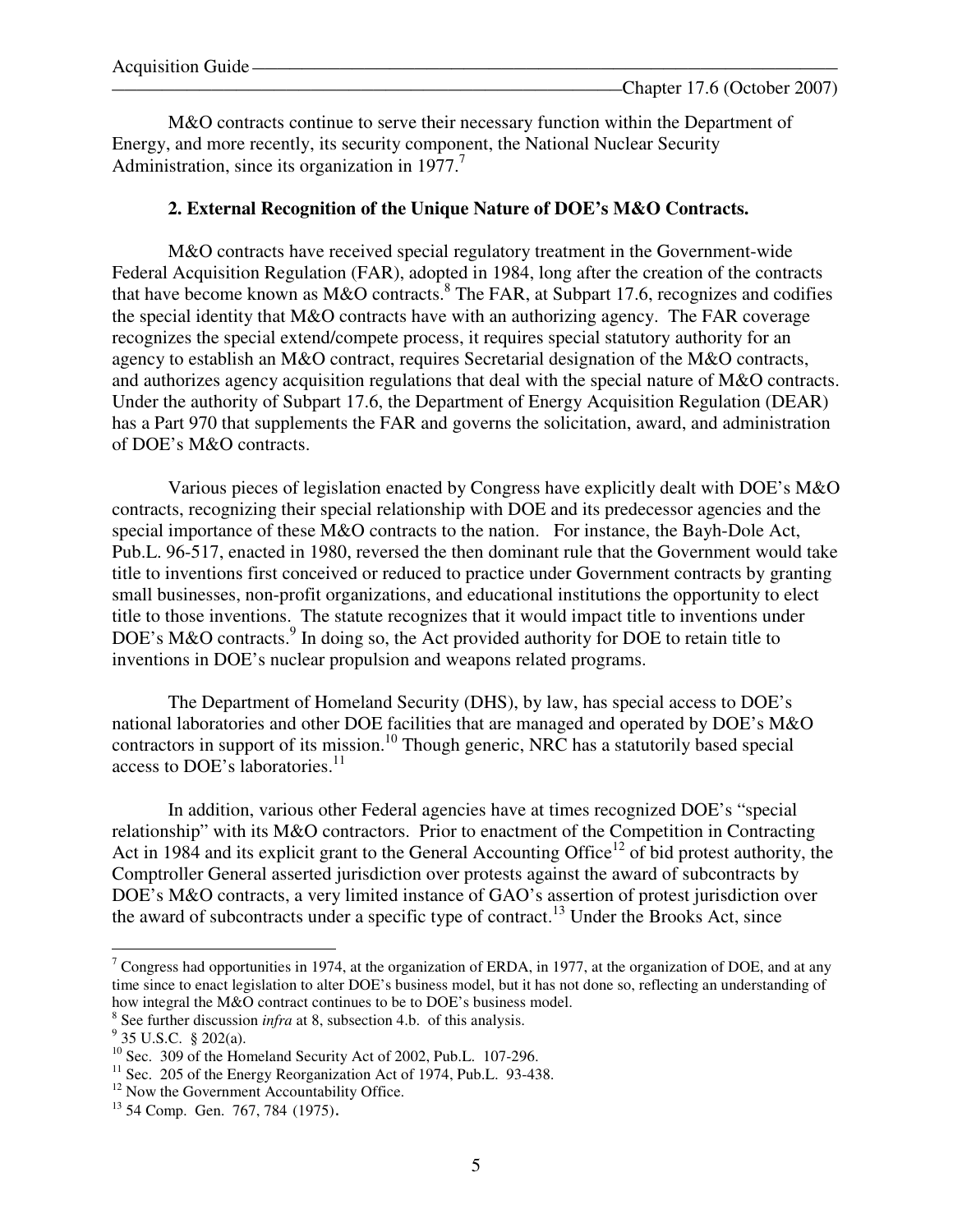repealed, governing the acquisition of automatic data processing equipment (ADPE), DOE had a special delegation of procurement authority from the General Services Administration for purchases of ADPE by the M&O contractors. The Department of Labor recognizes the special identity of M&O contracts for the purposes of its administration of the Service Contract Act of 1965, as amended. The U.S. Trade Representative has provided for special treatment for DOE's M&O contractors in its negotiation of the General Agreement on Trade and Tariffs and North American Free Trade Agreement.

 Finally, the Supreme Court opined that management and operating contracts are a unique type of contract, in that they have a special identity with DOE and indicia of agency without actually causing the contractors to be agents of the Department. The Court stated:

 [I]n several ways DOE agreements are a unique species of contract, designed to facilitate long-term private management of Government-owned research and development facilities. As the parties to this case acknowledge, the complex and intricate contractual provisions make it virtually impossible to describe the contractual relationship in standard agency terms. . . . While subject to the general direction of the Government, the contractors are vested with substantial autonomy in their operations and procurement practices.

# . . .

 AEC management contracts were developed in an attempt to secure Government control over the production of fissionable materials, while making use of private industry's expertise and resources. . . . <sup>14</sup>

#### **3. Historical and Continuing Scientific and Technical Accomplishments Attributable to DOE's M&O Contracts.**

Over the sixty years since the organization of the AEC and the institution of M&O contracts, the Government has enjoyed remarkable benefits from the world class research and the innovative technical accomplishments of M&O contractors.

 For example, the M&O laboratory system has consistently produced Nobel Laureates. R&D Magazine has listed hundreds of DOE or predecessor agency research projects among its annual top 100. The naming of Nobel Laureates and the recognition of DOE laboratory research continues to occur at a relatively constant rate, repeatedly confirming the scientific excellence of DOE laboratories.

 Recognition of the quality of science performed by DOE's M&O contractors is the number of DOE's M&O laboratories that are identified as Federally Funded Research and Development Centers (FFRDCs). FFRDC status designates a laboratory or facility as a member of a group of unique organizations formed to assist the United States government in addressing specific long-term areas of considerable complexity. FFRDCs assist the United States government with scientific research and analysis, systems development, and systems acquisition in defense, energy, aviation, space, health & human services, and tax administration. FFRDC is an honorific of distinction, expressing the high scientific achievement of the particular

 $\overline{a}$ <sup>14</sup> United States v. New Mexico, 455 U.S. 720, 723(1982).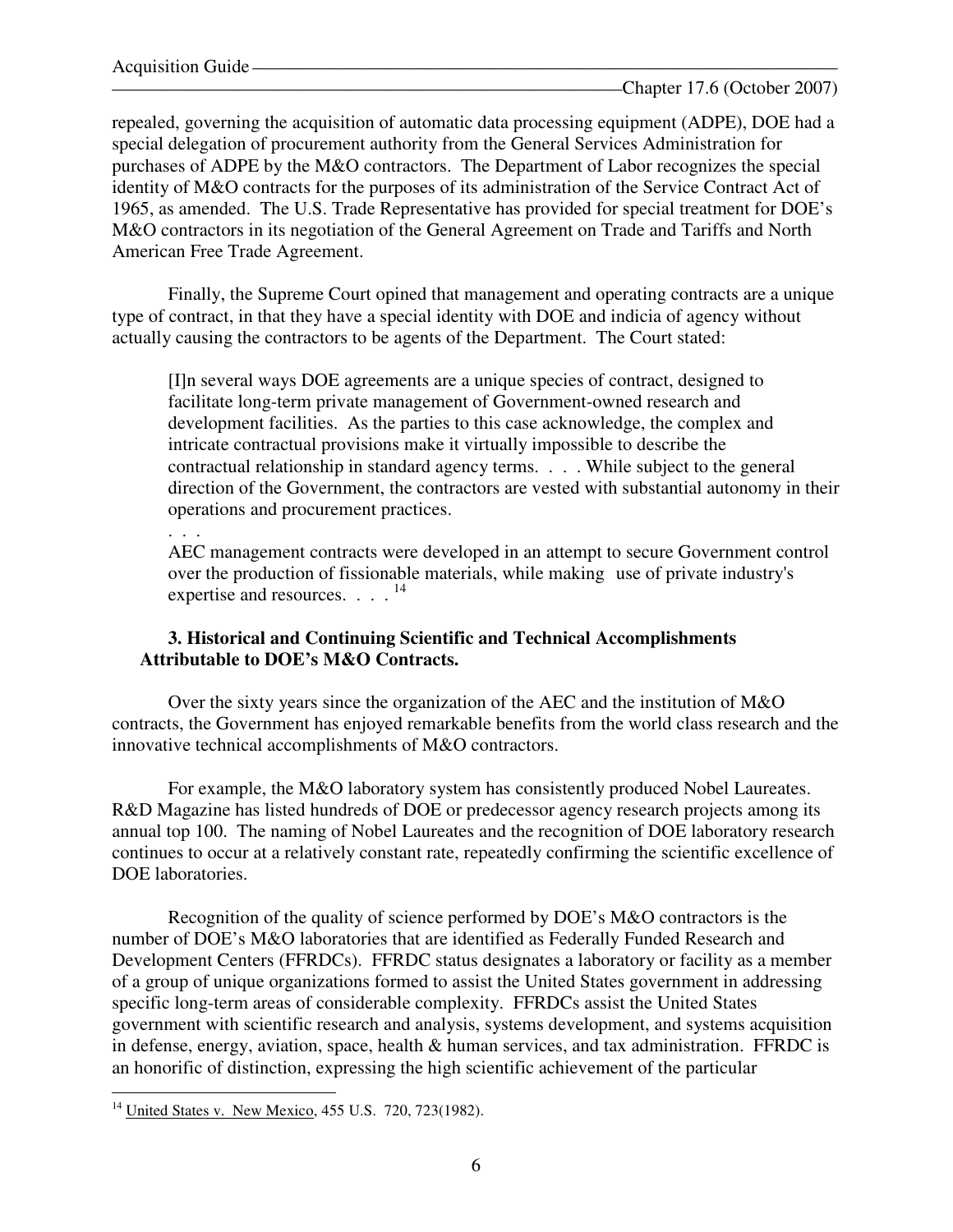laboratory. Sixteen of DOE's laboratories, each operated as M&O contracts, have been so designated. Eight other agencies have designated the twenty-one other FFRDCs. Said another way, DOE is one of nine agencies that maintains FFRDCs. DOE's laboratories, in contrast, make up more than forty percent (40%) of all FFRDCs.

 DOE laboratories continue to perform world-class basic research, e.g., they investigate the fundamental constituents of matter and the forces associated with them. They are leaders in research into the incipient research into nanotechnology and its applications. They lead research into scientific computing to aid in the modeling of complex physical and biological systems and supercomputing. They are leaders in efforts to sequence the human genome with all its potential applications. This recitation is merely representative and by no means comprehensive of the scientific research conducted under DOE's M&O contracts.

 DOE's M&O contractors continue to play a critical part in national security, e.g., they have designed and produced every nuclear warhead in the arsenal of the United States and maintain that arsenal. Those contractors play critical roles in the dismantlement, pursuant to treaty obligations, of portions of the United States nuclear arsenal. Those M&O contractors play critical roles in the United States efforts in nonproliferation, international nuclear safety, and efforts to identify weapons of mass destruction. In addition, certain of those contractors are responsible for the design and production of the nuclear engines used by the United States' nuclear submarine fleet. This recitation is only exemplar, not comprehensive.

 DOE's M&O form of contract began with contracts for the research underlying, the design, and the production of the atomic bombs that hastened the end of World War II and continues today in contracts for world class basic research and national security. That continuing success speaks to the wisdom and significance of the M&O form of contract to the missions of DOE and its predecessor agencies

#### **4. Evolution of the M&O Form of Contract.**

#### **a. Formation of certain M&O contracts subsequent to the AEC.**

The first M&O contract that ERDA awarded was for the operation of the Solar Energy Research Institute  $(SERI)^{15}$  in Golden, Colorado. While the contract was not for one of the traditional purposes of a M&O contract (design and production of nuclear weapons, development of nuclear energy as a source of electricity, or research on the use of nuclear energy in medicine), the indicia of an M&O contract, discussed *infra*, were present in the plan for the management and operation of this facility.

 The next use of the M&O form of contract was to manage and operate the Naval Petroleum Reserves (NPRs). These three facilities produced oil nominally for use by the U.S. Navy. The NPR functions were brought into ERDA under ERDA's organization act.<sup>16</sup> A legal opinion was written to consider whether the conversion of these contracts to M&O contracts was

 $\overline{a}$ <sup>15</sup> DOE has since renamed the facility the National Renewable Energy Laboratory.

<sup>&</sup>lt;sup>16</sup> Sec. 307 of the Department of Energy Organization Act, Pub.L. 95-91. Subsequently, due to programmatic and statutory changes to the mission of the NPR, these contracts were either concluded or converted to service contracts.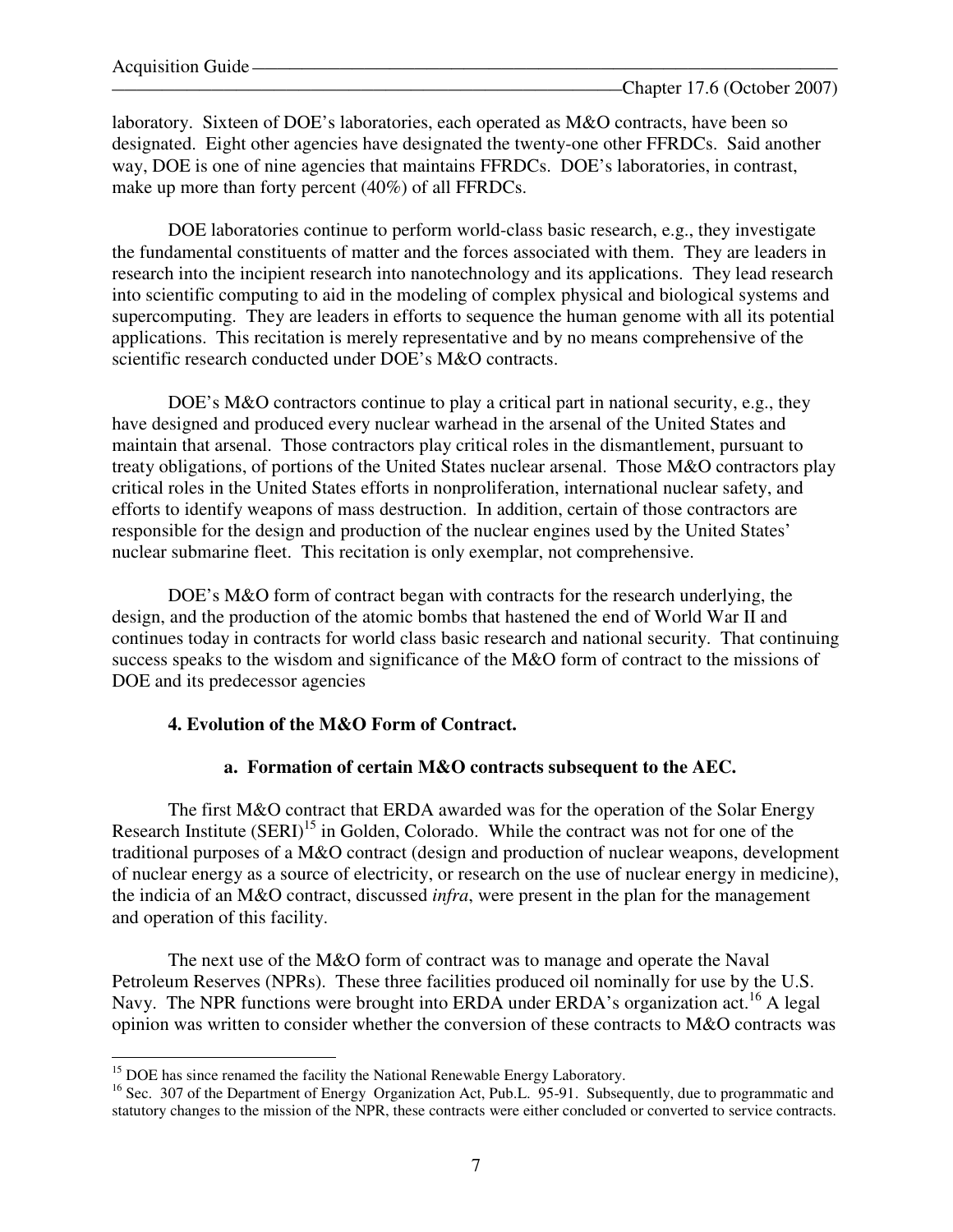an appropriate use of such contracts. The conclusion, concurred in by the Judge Advocate General of the Navy, was that the use of ERDA's M&O form of contract was appropriate.

 The Strategic Petroleum Reserve (SPR) was established under one of DOE's predecessor agencies, the Federal Energy Administration.<sup>17</sup> The purpose of the SPR was to create a network of facilities to offload, store, and, if called upon, to disgorge oil to protect against any subsequent interruption in the flow of oil into the United States market. A legal opinion, dated November 1, 1984, determined it appropriate for DOE to use the M&O form of contract for the management and operation of the SPR.

The Nuclear Waste Policy  $Act^{18}$ , enacted in 1982, directed DOE to determine the site, plan, construct, and operate a repository for long-term storage of nuclear waste that results from the operation of civilian reactors across the United States. That charter consisted of many disparate functions, including arranging transport of the waste from the site at which it was generated to the repository site. Following its business model, DOE determined to rely on an M&O form of contract for performance of major portions of its mission.

 In the late 1980s, the Department of Energy planned to construct a \$4 billion superconductor, supercollider facility (SCSC), extending the research into the basic components of matter that took place to that point at DOE's Fermi National Laboratory. The SCSC project was to have been orders of magnitude larger than DOE's Fermi National Accelerator Laboratory. After years of planning in the early 1990s, a site was chosen and, upon appropriations, construction begun by a contractor, a consortium of education institutions chosen through an open competition. Consistent with DOE's experience to that point, DOE chose the M&O form of contract. Shortly after construction began, Congress elected to require DOE to terminate the project.

 DOE established what is now known as the Thomas Jefferson National Accelerator Facility in 1994. That facility offers users access to world-class scientific facilities to research and perform experiments on the basic structure of nuclear matter. Though the lab is small in size compared to most other DOE national laboratories, DOE awarded an M&O contract because the most efficient performance of the work required a contractor to manage and operate the facility while assuming responsibility for integration of all functions at the site.

#### **b. Regulatory coverage of the M&O form of contract.**

 Following the enactment of the amendment of the Office of Federal Procurement Policy Act<sup>19</sup> and during the resulting creation of the Federal Acquisition Regulation (FAR)<sup>20</sup>, DOE sought and received formal regulatory recognition of the M&O form of contract. Subpart 17.6 of the FAR authorizes agencies with sufficient statutory authority and the need for contracts to

 $\overline{a}$ <sup>17</sup> Sec. 154 of the Energy Policy and Conservation Act, Pub.L. 94-163. The transfer into DOE occurred pursuant to § 301 of Department of Energy Organization Act.

<sup>&</sup>lt;sup>18</sup> Pub.L. 97-425.

<sup>19</sup> Pub.L. 93-400, Chap. 7of Title 41 U.S.C. (2000).

 $20\,48$  C.F.R. Chap. 1(2005).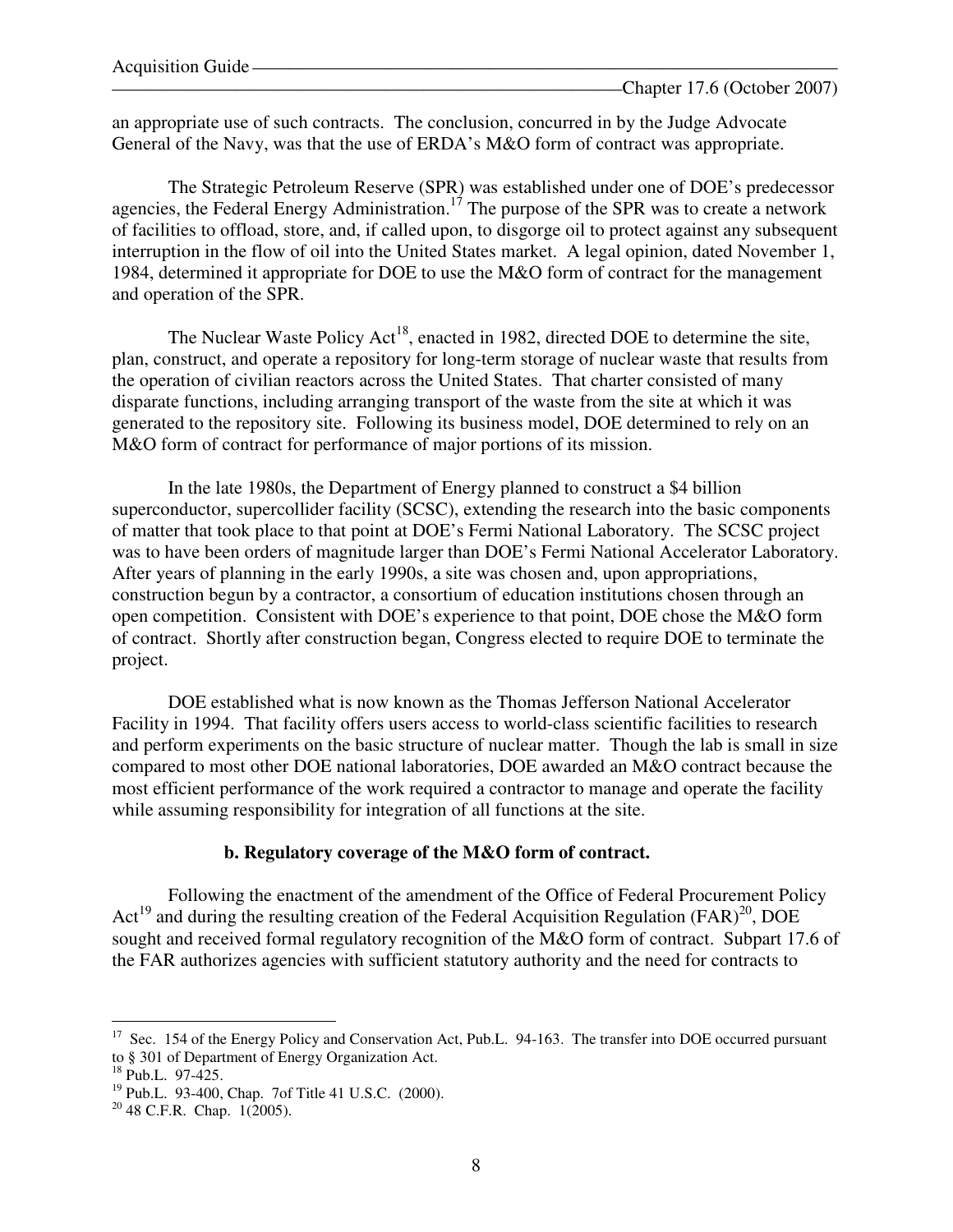manage and operate their facilities to use the M&O form of contract. DOE remains the only agency that has exercised this authority.

 The FAR at section 17.601 defines a management and operating contract as "an agreement under which the Government contracts for the operation, maintenance, or support, on its behalf, of a Government-owned or -controlled research, development, special production, or testing establishment wholly or principally devoted to one or more major programs of the contracting Federal agency.<sup>"21</sup> At section 17.602(a) the FAR requires a written, non-delegable determination by the agency head, where there is sufficient statutory authority, in order to establish and maintain an M&O contract.

 Additionally, FAR 17.604 provides a list of basic criteria to be used in identifying a requirement that is appropriate for use of the M&O form of contract. Among the criteria are the use of Government-owned or -controlled facilities, necessity of a special, close relationship with the contractor and the contractor's personnel in important areas, *e.g.,* safety, security, cost control, site conditions, the performance of the contract is substantially separate from the contractor's other business, if any, the work is closely related to the agency's mission and is of a long-term or continuing nature, and for special protection covering the orderly transition of personnel and work in the event of a change in contractors.

 FAR 17.603 places certain limitations on the types of functions M&O contractor personnel may perform, e.g., the employees may not supervise or control Government personnel or determine basic Government policies.

 Beginning in the late 1980s and continuing today, the General Accounting Office and others have criticized the Department for its management of its M&O contracts, in particular for not holding the M&O contractors accountable for their performance. As a result, DOE published an accountability rule intended to hold the contractors liable for negligent acts under the contract.<sup>22</sup> DOE also undertook a "contract reform" initiative in 1994 (Making Contracting Work Better and Cost Less) to improve its management of the M&O contract.<sup>23</sup>

 In this time period, DOE also confronted a significant addition to its mission. Certain facilities were no longer needed in the complex that produced nuclear weapons.<sup>24</sup> Those facilities and other facilities had substantial contamination that had occurred over decades as part of DOE's weapons complex. While the substantive missions were curtailed or done away with, there was a comparable need to clean the site. Rather than rely on a continuation of the M&O form contract at those locations, DOE chose to experiment with contract strategies tailored to the most efficient and effective resolution of the environmental cleanup. These former M&O

 $\overline{a}$ 

<sup>&</sup>lt;sup>21</sup>At a result of adoption of the FAR with 17.6, the Secretary made determinations about each then existing M&O contract. The Secretary of Energy has made that determination for each of DOE's current M&O contracts.

<sup>&</sup>lt;sup>22</sup> Published as an interim final rule at 54 FR 5064 (1991), since substantially modified by subsequent rulemakings, though portions remain. The potential liabilities imposed by the rule were in excess of those to which a cost reimbursement contractor would be subjected. In the intervening years, DOE has adopted a clause for use in M&O contracts, subjecting the contractor to loss of all or a portion of its fees for stated failures in performance of the contract.

<sup>&</sup>lt;sup>23</sup> "Making Contracting Work Better and Cost Less, Report of the Contract Reform Team" (February 1994).

<sup>&</sup>lt;sup>24</sup> E.g., Rocky Flats, Colorado and Fernald, Ohio.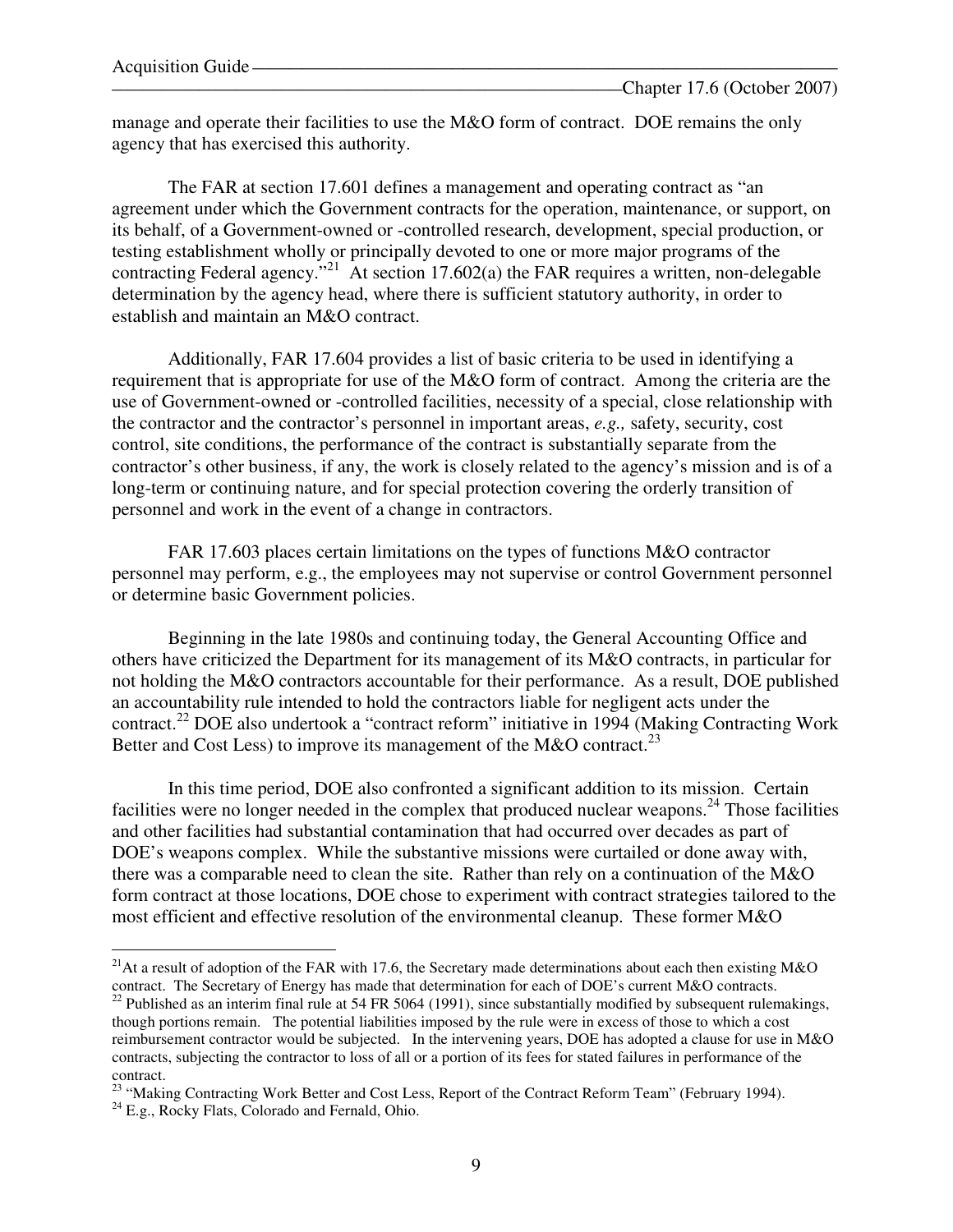contract sites now use various contract forms that to varying degrees retain some but not all of the characteristics of M&O contract.<sup>25</sup> Even though the contracts involve Government sites and long term and complex missions, the requirements have been deemed inappropriate for use of M&O form of contracts. In each instance, the requirement is focused on the completion of the clean-up and closure of a site or a portion of a site.

 Subsequently, the Department undertook a detailed review of the then existing M&O contracts to determine if the requirements remained appropriate for use of the M&O form of contract. The result of that review was that the M&O list has been reduced from approximately 52 contracts to 29. Among those contracts dropped from the M&O list were many tracing their histories to early in the AEC, *e.g*., the contract for aviation services connecting Albuquerque to Los Alamos and the Inhalation Toxicology Research Institute.

#### **c. Other DOE Management Contracts.**

 Over the last three decades the missions at certain nuclear weapon sites and facilities changed or ceased. At these now former M&O contract locations the mission focus shifted to environmental restoration, waste management, and site closure. This shift created a need for a different type of contract and contractor than those DOE traditionally used for management and operating activities.

 Notwithstanding this requirement for change, the desire to make expedited progress led predictably to DOE's adoption of contract structures that, while not management and operating contracts, shared some of their characteristics, particularly those related to site and facility stewardship and an overarching emphasis on safety and security. Sometimes described as major site and facility management contracts (sometimes as "other management contracts"<sup>26</sup>), these contracts involve, to various degrees, the control of the site and a large contractor workforce. Therefore, certain of the provisions appropriate to a management and operating contract are appropriate for these contracts.

#### **5. Special Contractual Features of DOE's M&O Contracts.**

In recognition of the circumstances consistent with the establishment of a DOE M&O contract, the terms of the contract differentiate it from typical contracts awarded by other agencies and other contracts awarded by DOE under the FAR. These terms, listed below, are indicia of a "special relationship," the M&O contractors share with DOE:

 1. DOE's involvement in M&O contractor labor relations, *e.g.*, DOE's stewardship of M&O contractor pension and post-retirement medical systems, review of contractor executive compensation, and DOE's authorizing certain M&O contractors to enter into Site Stabilization agreements.

 $\overline{a}$ <sup>25</sup> See *infra* subsection 4.c., entitled "Other Management Contracts."

<sup>&</sup>lt;sup>26</sup> Paragraph (b) of section 6022 of the Emergency Supplemental Appropriations Act for Defense, the Global War on Terror, and Tsunami Relief Act, 2005, Pub.L. 109-13.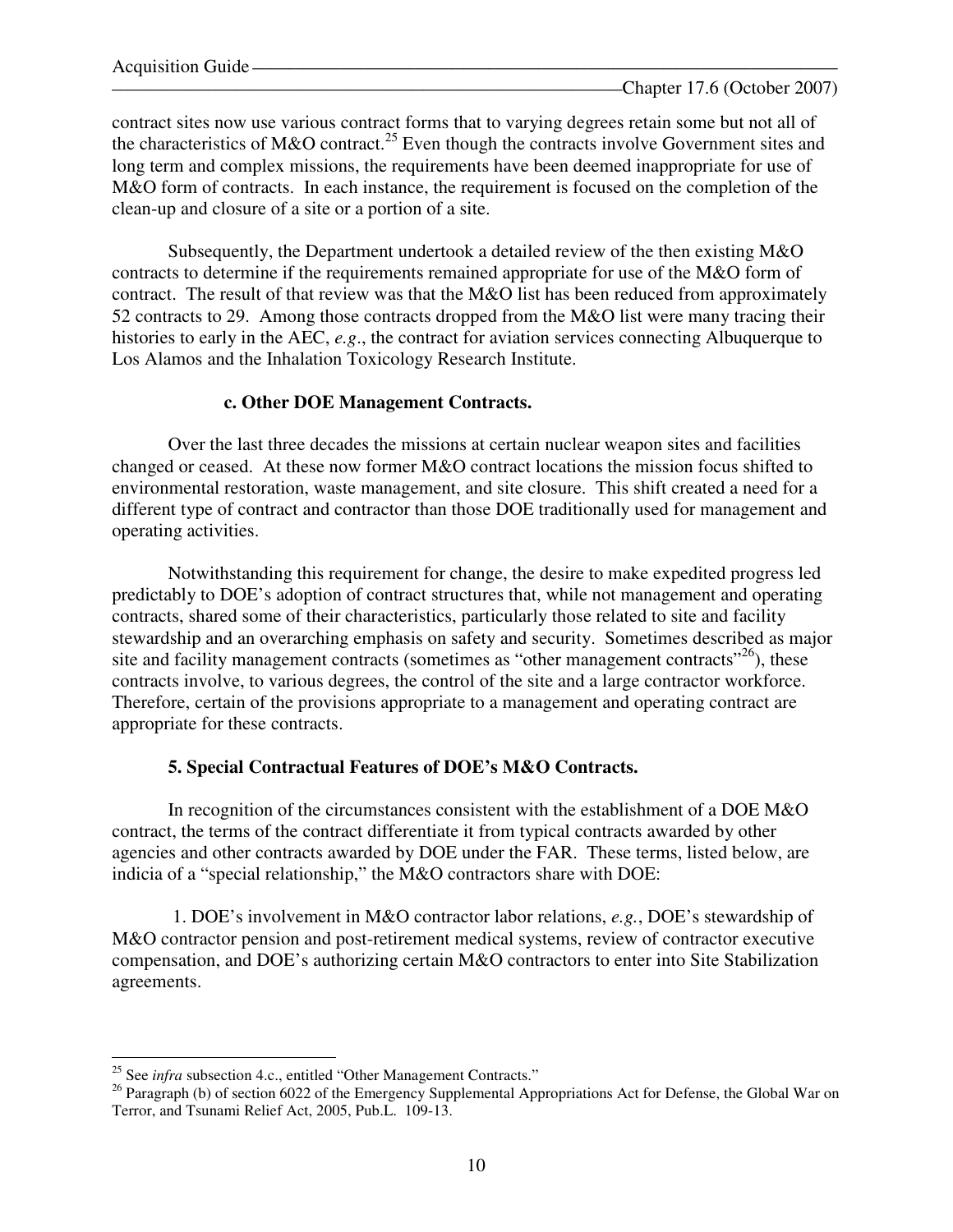Chapter 17.6 (October 2007)

 2. Laws governing contractor wages and working conditions affect DOE's M&O contractors differently than they affect other Federal contractors. For example, M&Os are not subject to the Service Contract  $Act;^{27}$  however, the M&O contractors must flow down the Act to service subcontracts they award. Generally, DOE prohibits its M&O contractors from performing construction with their own workforces but requires them to apply the Davis-Bacon Act<sup>28</sup> to M&O subcontracts for construction.

3. DOE's significant involvement in M&O contractor management controls.

4. DOE's involvement with the M&O contractor's purchasing process.

 5. DOE's application of specific DOE directives to the operations of the M&O contractor.

 6. DOE's authorizing the M&O contractor to finance contract performance by use of Special Financial Institution Accounts, under which checks written by the contractor one day are covered by the Department of Treasury overnight.

 7. DOE's requiring the M&O contractor to maintain integrated accounting systems, under which the contractors budgeting and accounting follow DOE's Accounting Handbook.

 8. DOE's relying on the DOE Inspector General for auditing its M&O contractors. DOE requires the M&O contractor to maintain an internal audit function, which performs critical audit functions under DOE's Cooperative Audit Strategy.

 9. The M&O contractor's reconciling its accounts annually by use of DOE's Statement of Costs Incurred and Claimed.

 10. The M&O contractor's accepting no work from entities other than DOE, except as specifically allowed by its contract with DOE. DOE assigns program work to the M&O by means of DOE's work authorization system.

 11. The M&O contractor's operating under certain cost principles designed by DOE for use in its M&O contracts.

#### **6. Indicia of DOE's Use of the M&O Form of Contract.**

 The Department of Energy has disparate missions, generally involving energy research and development, weapons production and stockpile management, and environmental remediation and restoration. DOE's scientific research and development programs are extensive and include, for example, research in nuclear energy, high energy physics, the human genome, and naval nuclear propulsion, among other demanding and important areas. DOE's budget for carrying out its various missions was approximately \$25 billion for FY 2006. Of that amount,

 $\overline{a}$ <sup>27</sup> 41 U.S.C. §§ 351 *et seq.* (2000).

<sup>28</sup> 40 U.S.C. §§ 3141 *et seq.* (2000).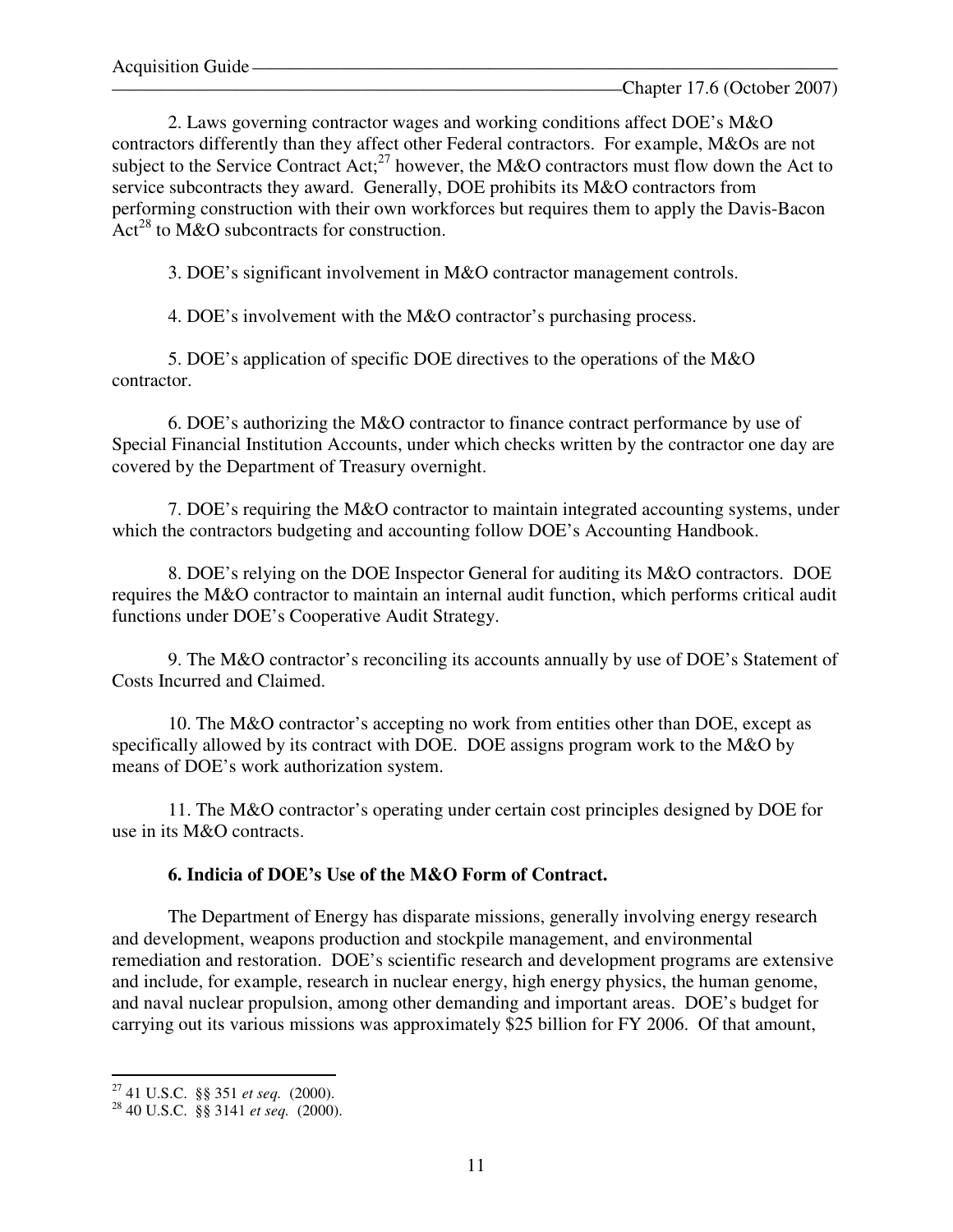$\overline{a}$ 

about \$19 billion was dedicated to the Department's major management contracts, with about \$15 billion dedicated specifically to the Department's M&O contracts.

 Many of DOE's sites operated and managed by DOE's M&O contracts were placed in locations that at the time were isolated from population centers due to the potential danger and security concerns inherent in the research, design, development, and production of nuclear weapons and other activities. Currently, DOE's M&O contractors have approximately 100,000 employees as compared to DOE's approximately14,000 employees.

 Because of the need to share various types of controlled and sensitive information with its contractors, as well as to ensure that potential conflicts of interest are managed, DOE generally requires that the M&O contractors be subsidiaries of their corporate parents, dedicated to performance at the specific site and supported by performance guarantees from their corporate parents. This limits the ability of the performing contractor to propose on or accept work for other Federal agencies<sup>29</sup> or third parties. The contractors' budget processes are integrated into those of the Department, and, in almost all cases, the budgets for DOE's M&O contracts are line items in the Department's budgets. The contractors operate under special financial institution accounts established by DOE under which, for the Government's benefit, contractors incur costs under their contracts. DOE establishes requirements for the contractors' accounting systems.

 Aside from the size of these M&O and other major management contracts, they differ from stereotypical contracts awarded by Federal agencies in many ways relevant to small business goaling and achievement. These contractors manage and operate vast sites, consisting of hundreds and often thousands of acres, and they are responsible for all facets of the complex and demanding scientific work DOE assigns to the contractors and for stewardship of the site infrastructure.

 Under this statutory contracting model, DOE directs the subject matter areas in which the contractors are focused and the overall performance objectives to be accomplished; however, Congress directed that the contractors be relied upon to apply best management, scientific, and business practices in carrying out that direction. This reliance gave rise to what has become known as a "special relationship," characterized by the use of these contractors to perform major portions of the agency's mission.

 DOE's M&O contracts share indicators of that special relationship in their history and in their current operation. Those indicators are evidence of the unique nature of these contracts, bearing directly on why DOE's M&O contracts differ from contracts awarded by all other Federal agencies.

 An evaluation of the history of DOE's M&O contracts results in the following commonly recognized indicators for their use.

<sup>&</sup>lt;sup>29</sup> Other than that accepted under DOE's Work for Others program, under which it assigns qualifying work to its M&O contractors under the Economy Act, 31 U.S.C. § 1535 (2000) and sections 31 and 33 of the Atomic Energy Act. See notes 10 and 11, respectively, *supra*, for statutes providing special access to DOE's laboratories for the Department of Homeland Security and the Nuclear Regulatory Commission.